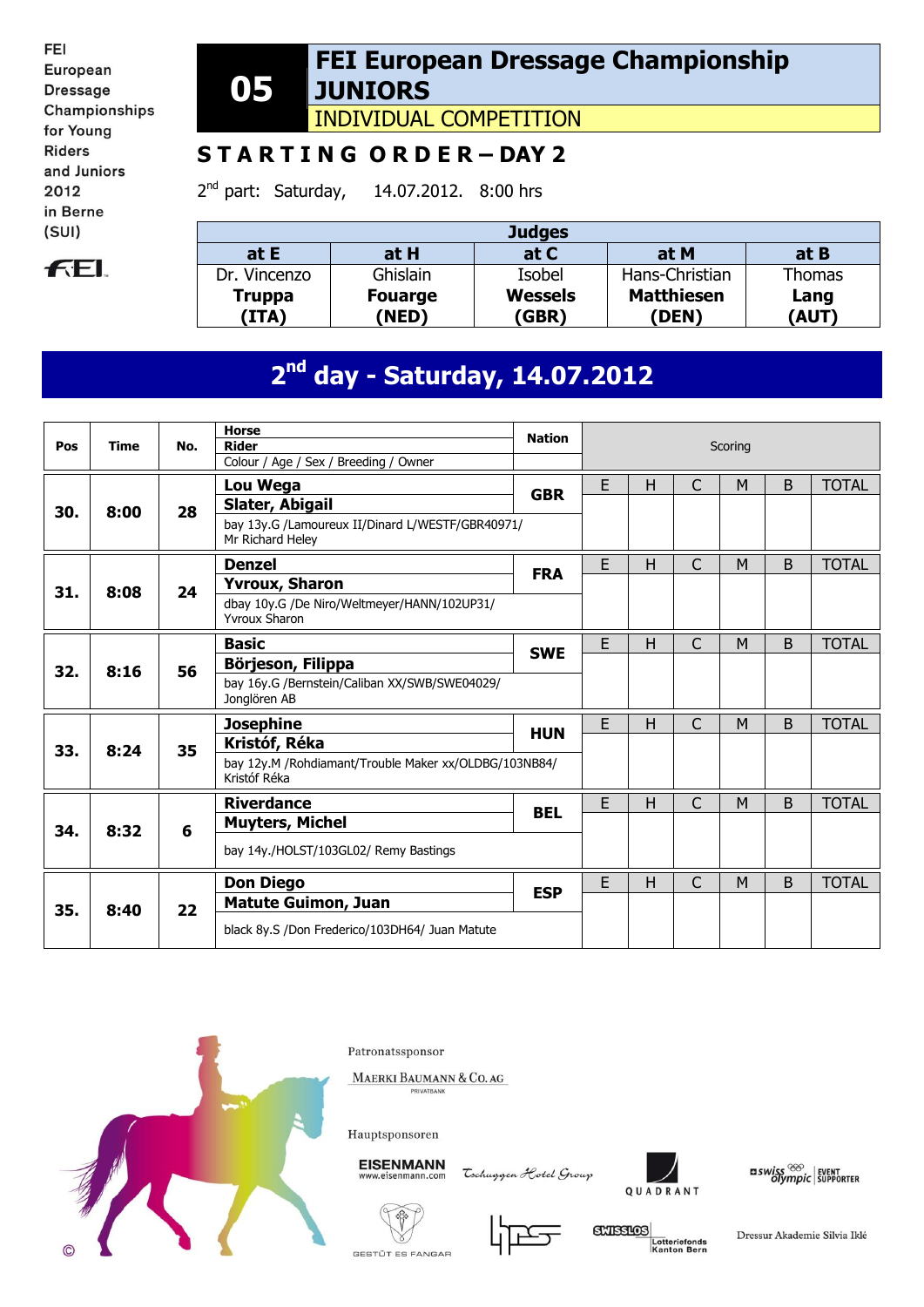### **05 - FEI European Dressage Championship JUNIORS – INDIVIDUAL COMPETITION**

| Pos | Time | No. | <b>Horse</b><br><b>Rider</b><br>Colour / Age / Sex / Breeding / Owner | <b>Nation</b> | Scoring |   |   |                                                                            |   |              |
|-----|------|-----|-----------------------------------------------------------------------|---------------|---------|---|---|----------------------------------------------------------------------------|---|--------------|
|     |      |     | Laurentius<br>Lucas, Gabrielle                                        | <b>GBR</b>    | E       | н | C | B<br><b>TOTAL</b><br>M<br>B<br><b>TOTAL</b><br>M<br>B<br><b>TOTAL</b><br>M |   |              |
| 36. | 8:48 | 27  | bay 13y.G /Lauries Crusador/DWB/NOR02207/ Miss G Lucas                |               |         |   |   |                                                                            | B |              |
|     |      |     | Wolkenfroh                                                            | <b>SWE</b>    | E       | н | C |                                                                            |   |              |
| 37. | 8:56 | 58  | <b>Hannell, Mathilde</b>                                              |               |         |   |   |                                                                            |   |              |
|     |      |     | bay 13y.G /Wolkenstein II/Matcho AA/HANN/GER43749/<br>Mathilde Hanell |               |         |   |   |                                                                            |   |              |
|     |      |     | Lambada                                                               |               | E       | н | C |                                                                            |   |              |
| 38. | 9:04 | 16  | <b>Lyndrup, Cecilie</b>                                               | <b>DEN</b>    |         |   |   |                                                                            |   |              |
|     |      |     | dbay 15y.G /Lobster/Wersal/DWB/DEN40798/ Lene Hoberg                  |               |         |   |   |                                                                            |   |              |
|     |      |     | <b>Remarkable</b>                                                     |               | E       | н | C | M                                                                          |   | <b>TOTAL</b> |
| 39. | 9:12 | 26  | <b>Knapton, Jessica</b>                                               | <b>GBR</b>    |         |   |   |                                                                            |   |              |
|     |      |     | DB 13y.S /Royal Diamond/Feiner Stern/OLDBG/102YJ14/<br>Miss J Knapton |               |         |   |   |                                                                            |   |              |

# **Break / Maintenance 25 min**

|     |       |                         | <b>Hexagon's Baldacci</b>                                                               | <b>NED</b>                                                                | E | H  | $\overline{C}$                                                                                                                                    | M | B            | <b>TOTAL</b> |
|-----|-------|-------------------------|-----------------------------------------------------------------------------------------|---------------------------------------------------------------------------|---|----|---------------------------------------------------------------------------------------------------------------------------------------------------|---|--------------|--------------|
| 40. | 9:45  | 41                      | <b>Nieuwenhuis, Jeanine</b>                                                             |                                                                           |   |    |                                                                                                                                                   |   |              |              |
|     |       |                         | bay 6y.G /Havidoff/Rubiquil/KWPN/103MY98/ Stal Hexagon /<br>L.A. van Lieren             |                                                                           |   |    |                                                                                                                                                   |   |              |              |
|     |       |                         | <b>Daniolo</b>                                                                          | <b>GBR</b>                                                                | E | H. | $\mathsf{C}$                                                                                                                                      | M | B            | <b>TOTAL</b> |
| 41. | 9:53  | 25                      | <b>Gallimore, Claire</b>                                                                |                                                                           |   |    |                                                                                                                                                   |   |              |              |
|     |       |                         | chest 11y.G /Don Primero/Wittelsbach/VNP/GBR42743/<br>Jane F Gallimore                  |                                                                           |   |    |                                                                                                                                                   |   |              |              |
|     |       |                         | Mr Q                                                                                    |                                                                           | E | H  | $\mathsf{C}$                                                                                                                                      | M | B            | <b>TOTAL</b> |
| 42. | 10:01 | 20                      | <b>Barbançon Mestre, Alexandra</b>                                                      |                                                                           |   |    |                                                                                                                                                   |   |              |              |
|     |       |                         | black 14y.G /102US49/ Morgan Barbançon Mestre                                           |                                                                           |   |    | $\mathsf{C}$<br>M<br>B<br>$\overline{C}$<br>M<br>B<br>$\mathsf{C}$<br>B<br>M<br>C<br>M<br>B<br>$\mathsf{C}$<br>M<br>B<br>$\overline{C}$<br>B<br>M |   |              |              |
|     |       |                         | <b>Valenta's Rivel</b>                                                                  |                                                                           | E | H  |                                                                                                                                                   |   | <b>TOTAL</b> |              |
| 43. | 10:09 | $\overline{\mathbf{4}}$ | <b>Valenta, Oliver</b>                                                                  | <b>ESP</b><br><b>AUT</b><br>E<br>H.<br><b>DEN</b><br>E<br>H<br><b>DEN</b> |   |    |                                                                                                                                                   |   |              |              |
|     |       |                         | bay 12y.G /Rivero II/Polarstern/BAY/102PV76/<br>Oliver Valenta                          |                                                                           |   |    |                                                                                                                                                   |   |              |              |
| 44. |       |                         | <b>Capriciella</b>                                                                      |                                                                           |   |    |                                                                                                                                                   |   |              | <b>TOTAL</b> |
|     | 10:17 | 19                      | Zibrandtsen, Anna                                                                       |                                                                           |   |    |                                                                                                                                                   |   |              |              |
|     |       |                         | chest 9y.M /Cordoba/Wenzel I/HANN/103GK99/<br>Anna Zibrandtsen                          |                                                                           |   |    |                                                                                                                                                   |   |              |              |
|     |       |                         | Langkjærgaard's Donna Fetti                                                             |                                                                           |   |    |                                                                                                                                                   |   |              | <b>TOTAL</b> |
| 45. | 10:25 | 18                      | <b>Warncke, Mille Larsen</b>                                                            |                                                                           |   |    |                                                                                                                                                   |   |              |              |
|     |       |                         | chest 10y.M /Blue Hors Don Schufro/World Cup I/DWB/                                     |                                                                           |   |    |                                                                                                                                                   |   |              |              |
|     |       |                         | DEN40113/ Kasprzak Family                                                               |                                                                           |   |    |                                                                                                                                                   |   |              |              |
|     |       |                         | <b>Belamour</b>                                                                         | <b>NOR</b>                                                                |   |    |                                                                                                                                                   |   |              | <b>TOTAL</b> |
| 46. | 10:33 | 44                      | Andresen, Alexandra Gamlemshaug<br>chest 7y.S /Belissimo M/Lord Sinclair/WESTF/102RM48/ | E<br>H                                                                    |   |    |                                                                                                                                                   |   |              |              |
|     |       |                         | Flyinge AB                                                                              |                                                                           |   |    |                                                                                                                                                   |   |              |              |
|     |       |                         | <b>Donna Charian</b>                                                                    | <b>DEN</b>                                                                | E | H  |                                                                                                                                                   |   |              | <b>TOTAL</b> |
| 47. | 10:41 | 17                      | <b>Smidt, Caroline B.</b>                                                               |                                                                           |   |    |                                                                                                                                                   |   |              |              |
|     |       |                         | chest 6y.M /Don Schufro/Rotspon/BAWUE/103NJ06/<br>Mette Smidt                           |                                                                           |   |    |                                                                                                                                                   |   |              |              |
|     |       |                         | <b>Don Luka</b>                                                                         | <b>ESP</b>                                                                | E | H  |                                                                                                                                                   |   |              | <b>TOTAL</b> |
| 48. | 10:49 | 21                      | <b>Busutil, Andreu</b>                                                                  |                                                                           |   |    |                                                                                                                                                   |   |              |              |
|     |       |                         | bay 10y.G /Don Larino/OLDBG/103CO96/<br>Magdalena Canovas Anglada                       |                                                                           |   |    |                                                                                                                                                   |   |              |              |